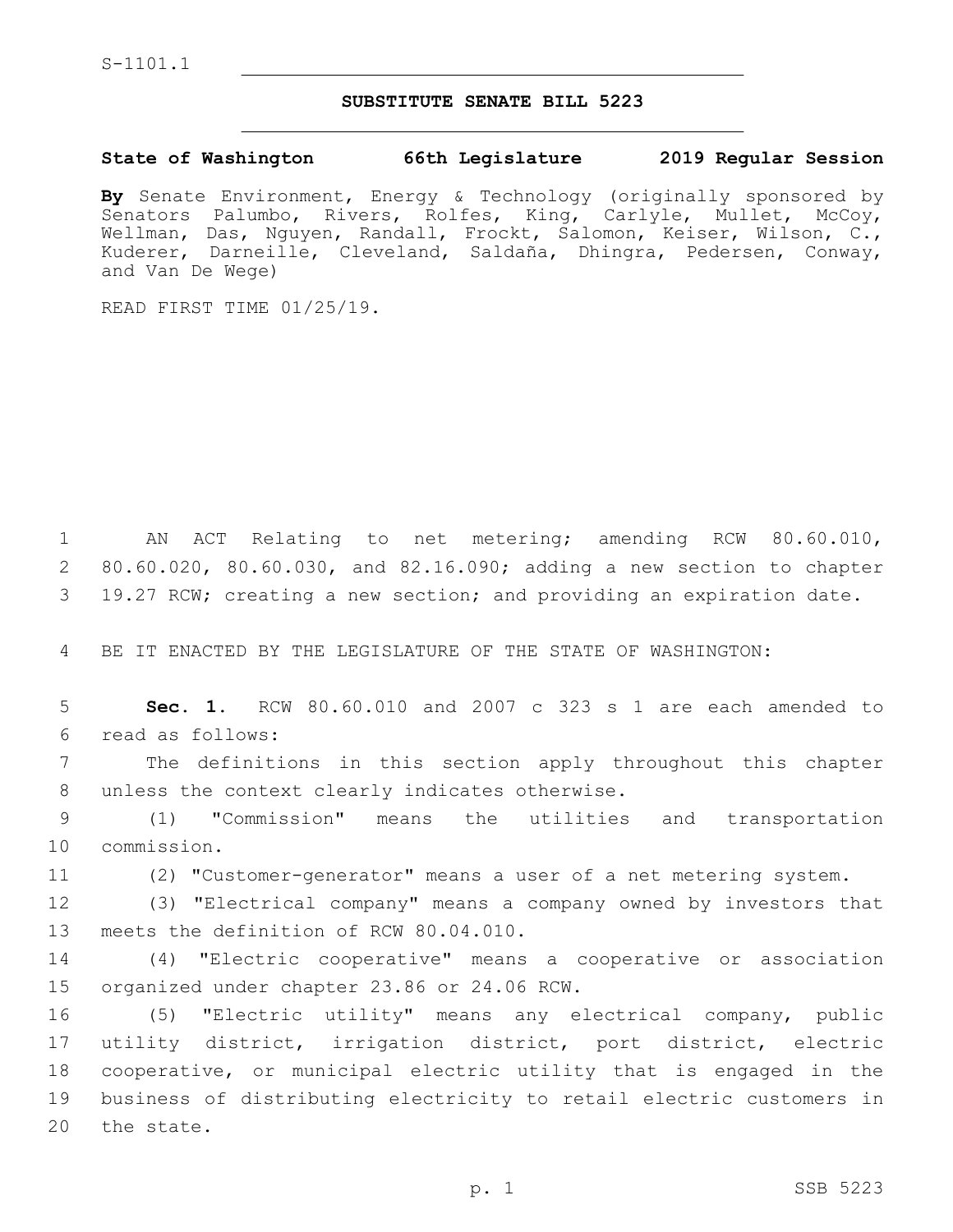(6) "Irrigation district" means an irrigation district under 2 chapter 87.03 RCW.

 (7) "Meter aggregation" means the administrative combination of readings from and billing for all meters, regardless of the rate class, on premises owned or leased by a customer-generator located within the service territory of a single electric utility.

 (8) "Municipal electric utility" means a city or town that owns or operates an electric utility authorized by chapter 35.92 RCW.

 (9) "Net metering" means measuring the difference between the electricity supplied by an electric utility and the electricity generated by a customer-generator over the applicable billing period.

 (10) "Net metering system" means a fuel cell, a facility that produces electricity and used and useful thermal energy from a common fuel source, or a facility for the production of electrical energy 15 that generates renewable energy, and that:

 (a) Has an electrical generating capacity of not more than one 17 hundred kilowatts AC;

(b) Is located on the customer-generator's premises;

 (c) Operates in parallel with the electric utility's transmission 20 and distribution facilities; and

 (d) Is intended primarily to offset part or all of the customer-22 generator's requirements for electricity.

 (11) "Premises" means any residential property, commercial real estate, or lands, owned or leased by a customer-generator within the 25 service area of a single electric utility.

 (12) "Port district" means a port district within which an industrial development district has been established as authorized by 28 Title 53 RCW.

 (13) "Public utility district" means a district authorized by 30 chapter 54.04 RCW.

 (14) "Renewable energy" means energy generated by a facility that uses water, wind, solar energy, or biogas from animal waste as a 33 fuel.

 (15) "Aggregated meter" means a meter serving a location that is eligible to receive credits under a meter aggregation arrangement as described in RCW 80.60.030.

 (16) "Designated meter" means the meter that is the host site for 38 <u>a net metering system that is interconnected to the utility</u> distribution system.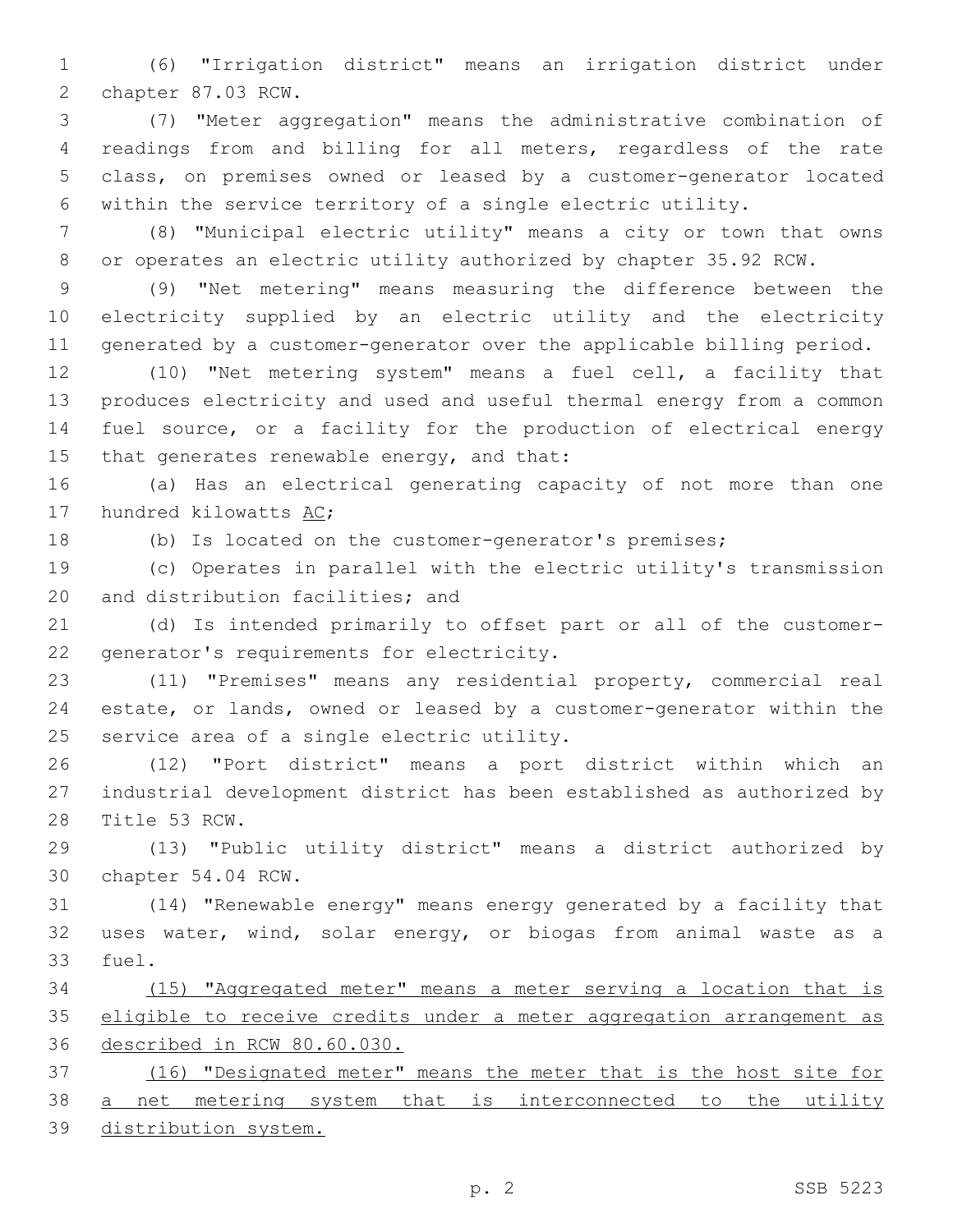|  | 1 (17) "Retail electric customer" includes an individual,             |  |  |  |  |
|--|-----------------------------------------------------------------------|--|--|--|--|
|  | 2 organization, group, association, partnership, corporation, agency, |  |  |  |  |
|  | 3 unit of state government, or entity that purchases electricity for  |  |  |  |  |
|  | 4 ultimate consumption and not for resale.                            |  |  |  |  |

 **Sec. 2.** RCW 80.60.020 and 2007 c 323 s 2 are each amended to read as follows:6

7 (1) An electric utility:

 (a) Shall offer to make net metering available to eligible customers-generators on a first-come, first-served basis until the cumulative generating capacity of net metering systems equals 0.25 percent of the utility's peak demand during 1996. On January 1, 2014, the cumulative generating capacity available to net metering systems 13 will equal  $((0.5))$  four percent of the utility's peak demand during 1996. Not less than one-half of the utility's 1996 peak demand available for net metering systems shall be reserved for the cumulative generating capacity attributable to net metering systems 17 that generate renewable energy;

 (b) Shall allow net metering systems to be interconnected using a standard kilowatt-hour meter capable of registering the flow of electricity in two directions, unless the commission, in the case of an electrical company, or the appropriate governing body, in the case 22 of other electric utilities, determines, after appropriate notice and 23 opportunity for comment:

 (i) That the use of additional metering equipment to monitor the flow of electricity in each direction is necessary and appropriate for the interconnection of net metering systems, after taking into account the benefits and costs of purchasing and installing 28 additional metering equipment; and

 (ii) How the cost of purchasing and installing an additional meter is to be allocated between the customer-generator and the 31 utility;

 (c) Shall charge the customer-generator a minimum monthly fee that is the same as other customers of the electric utility in the same rate class, but shall not charge the customer-generator any additional standby, capacity, interconnection, or other fee or charge unless the commission, in the case of an electrical company, or the appropriate governing body, in the case of other electric utilities, determines, after appropriate notice and opportunity for comment 39 that: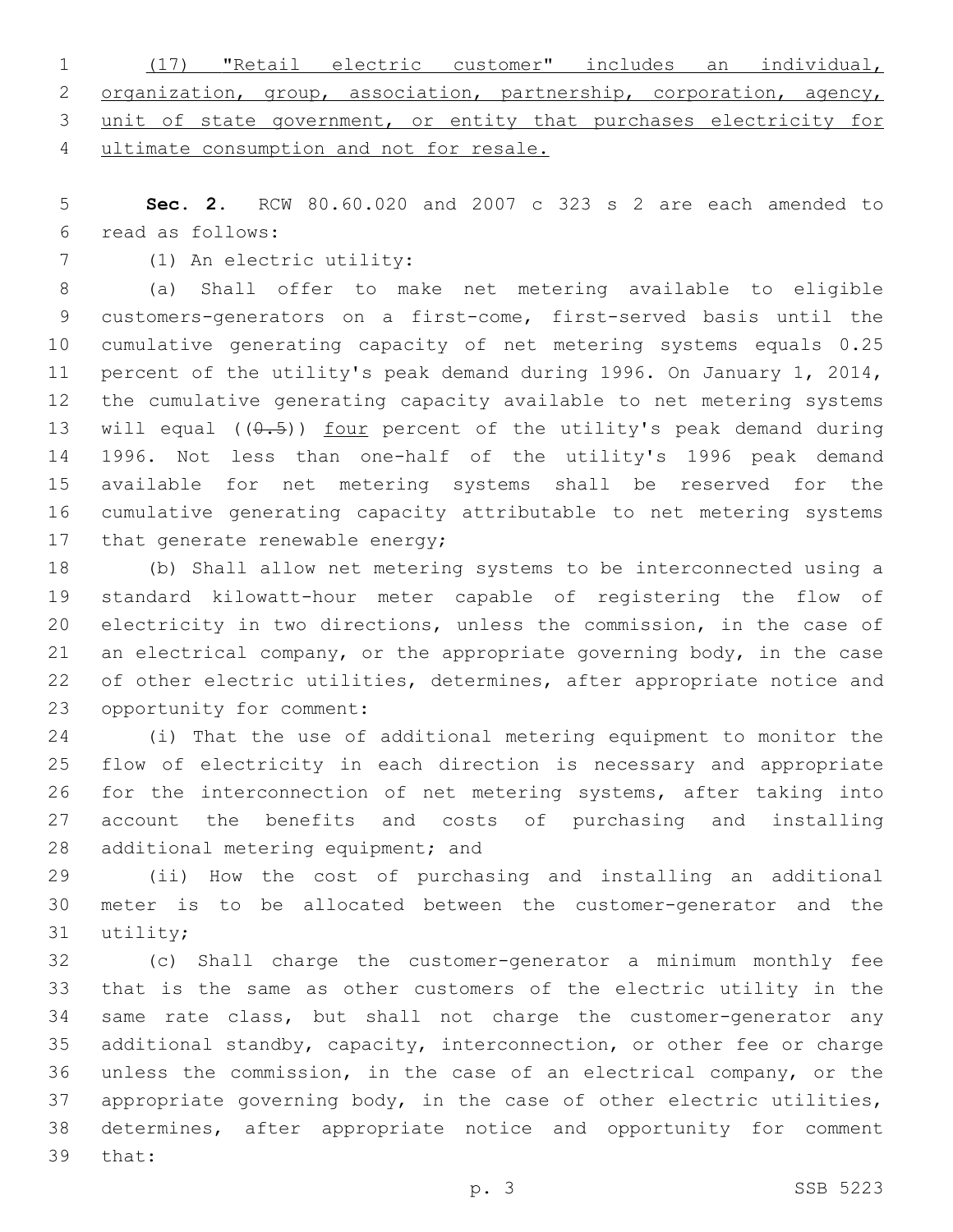(i) The electric utility will incur direct costs associated with interconnecting or administering net metering systems that exceed any offsetting benefits associated with these systems; and

 (ii) Public policy is best served by imposing these costs on the customer-generator rather than allocating these costs among the utility's entire customer base.6

 (2) If a production meter and software is required by the 8 electric utility to provide meter aggregation under RCW 80.60.030(4), the customer-generator is responsible for the purchase of the 10 production meter and software.

 **Sec. 3.** RCW 80.60.030 and 2007 c 323 s 3 are each amended to 12 read as follows:

 Consistent with the other provisions of this chapter, the net energy measurement must be calculated in the following manner:

 (1) The electric utility shall measure the net electricity produced or consumed during the billing period, in accordance with 17 normal metering practices.

 (2) If the electricity supplied by the electric utility exceeds the electricity generated by the customer-generator and fed back to the electric utility during the billing period, the customer-21 generator shall be billed for the ((net)) electricity supplied by the electric utility, in accordance with normal metering practices.

23 (3) If electricity generated by the ((customer-generator)) net metering system during a billing period exceeds the electricity 25 supplied by the electric utility during the same billing period, the 26 customer-generator:

 (a) Shall be billed for the appropriate customer charges for that billing period, in accordance with RCW 80.60.020; and

 (b) Shall be credited for the excess kilowatt-hours generated during the billing period, with this kilowatt-hour credit appearing 31 on the bill for the following billing period.

 (4) If a customer-generator requests, an electric utility shall 33 provide meter aggregation.

 (a) For <u>a</u> customer-generator( $(5)$ ) participating in meter 35 aggregation, kilowatt-hours credits earned by  $((a))$  the customer- generator's net metering system during the billing period first shall 37 be used to offset electricity supplied by the electric utility at the location of the customer-generator's designated meter.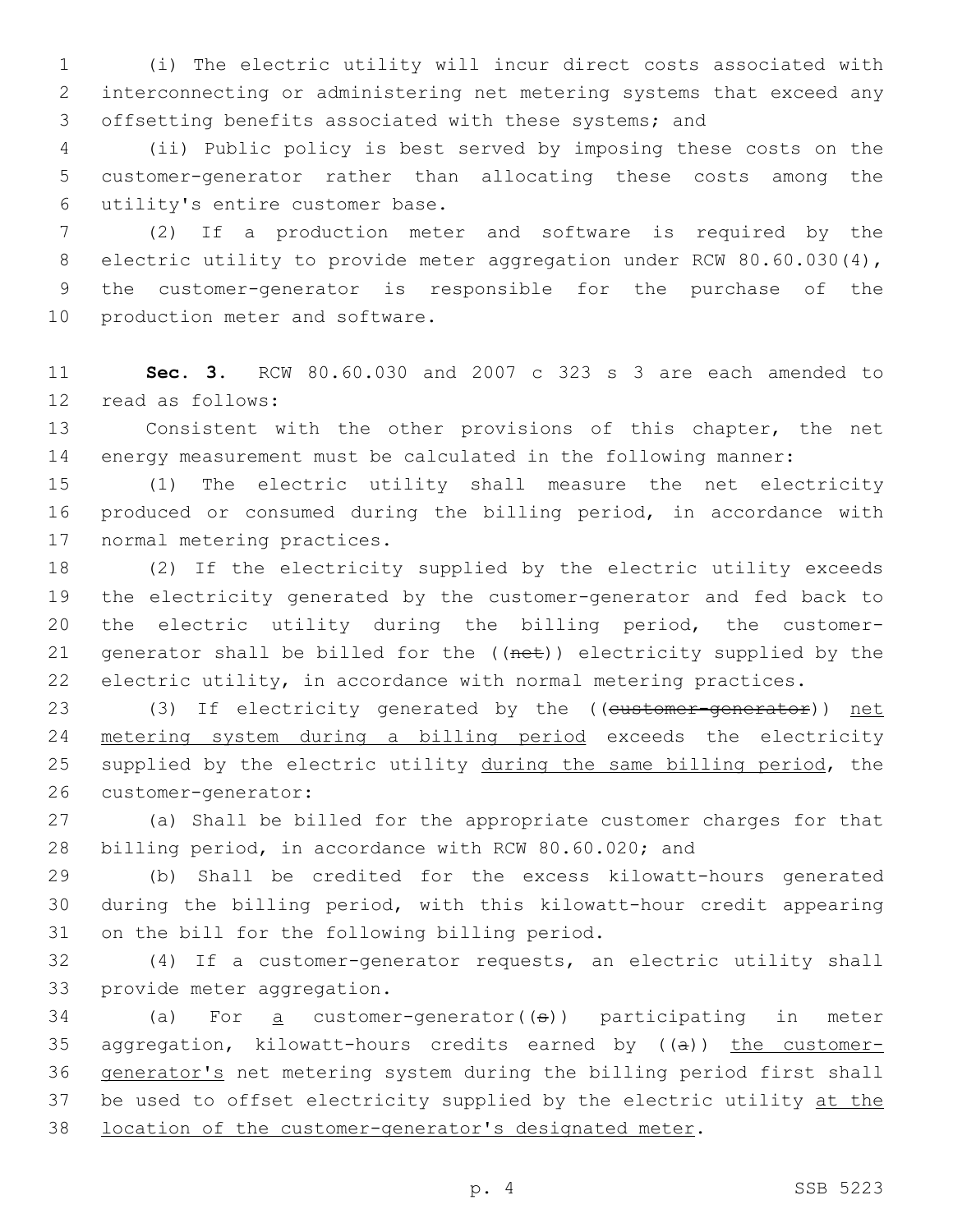(b) ((Not more than a total of one hundred kilowatts shall be aggregated among all customer-generators participating in a generating facility under this subsection.

 $\left\{ \left( \begin{array}{cc} 4 & \text{etc.} \end{array} \right) \right\}$  A customer-generator may:

 (i) Aggregate a designated meter with one additional aggregated meter located on the same parcel as the designated meter or a parcel that is contiguous with the parcel where the designated meter is located; or

 (ii) Aggregate two designated meters, provided both designated 10 meters are located on the same parcel or on contiguous parcels, both designated meters are the legal responsibility of the same retail electric customer, and the total name plate capacity of all net metering systems associated with the designated meters that are aggregated does not exceed one hundred kilowatts AC.

 (c) For the purposes of (b) of this subsection, a parcel is 16 considered contiguous if they share a common property boundary, but may be separated only by a road or rail corridor.

 (d) A retail electric customer who has legal responsibility for 19 any aggregated meter must be the same as the customer-generator who has legal responsibility for service at the designated meter at the 21 site of the net metering system from which the aggregated meter customer is eligible to receive credit.

 (e) Excess kilowatt-hours credits earned by the net metering 24 system( $(\tau)$ ) at the site of a designated meter during ((the same)) a 25 billing period( $(\tau)$ ) shall be credited ((equally)) by the electric 26 utility ((to)) for kilowatt hour charges due at the aggregated meter 27 or second designated meter aggregated by the remaining meters located 28 on all premises of a customer-generator at the ((designated)) 29 applicable rate of each meter.

30 (((d))) (f) If credits generated in any billing period exceed total consumption for that billing period at both meters that are part of an aggregated arrangement, credits are retained pursuant to subsections (3) and (5) of this section.

 (g) Credits carried over from one billing period to the next pursuant to subsection (3)(b) of this section must be applied in subsequent billing periods in the same manner described under (a) and (e) of this subsection.

 (h) Meters so aggregated shall not change rate classes due to 39 meter aggregation under this section.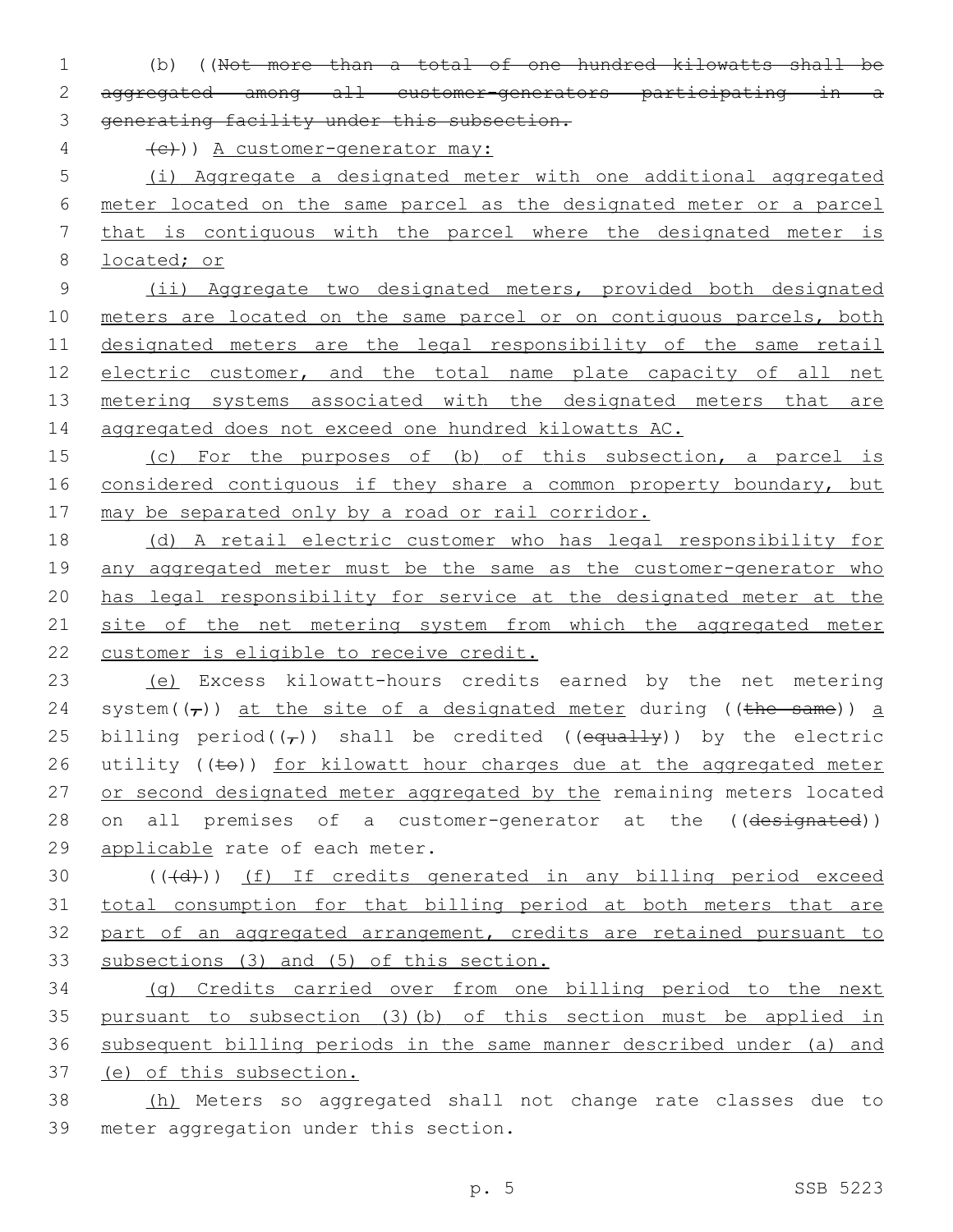(5) On ((April 30th)) March 31st of each calendar year, any remaining unused kilowatt-hour credit accumulated during the previous year shall be granted to the electric utility to be used to assist qualified low-income residential customers of the electric utility in paying their electricity bills, without any compensation to the 6 customer-generator.

 **Sec. 4.** RCW 82.16.090 and 1988 c 228 s 1 are each amended to 8 read as follows:

 Any customer billing issued by a light or power business or gas distribution business that serves a total of more than twenty thousand customers and operates within the state shall include the 12 following information:

 (1) The rates and amounts of taxes paid directly by the customer upon products or services rendered by the light and power business or 15 gas distribution business; ((and))

 (2) The rate, origin and approximate amount of each tax levied upon the revenue of the light and power business or gas distribution business and added as a component of the amount charged to the customer. Taxes based upon revenue of the light and power business or gas distribution business to be listed on the customer billing need not include taxes levied by the federal government or taxes levied under chapters 54.28, 80.24, or 82.04 RCW; and

 (3) The total amount of kilowatt-hours of electricity consumed 24 for the most recent twelve-month period.

 NEW SECTION. **Sec. 5.** A new section is added to chapter 19.27 26 RCW to read as follows:

 The state building code council, in consultation with the department of commerce and local governments, shall conduct a study of the state building code and adopt changes necessary to encourage greater use of renewable energy systems as defined in RCW 82.16.110.

 NEW SECTION. **Sec. 6.** (1) The department of commerce shall convene a work group to identify issues and laws associated with the future of net metering. The work group shall include representatives from consumer-owned utilities, investor-owned utilities, the utilities and transportation commission, the solar industry, the anaerobic digester industry, a federally recognized Indian tribe, and any other relevant participants. The department of commerce shall

p. 6 SSB 5223